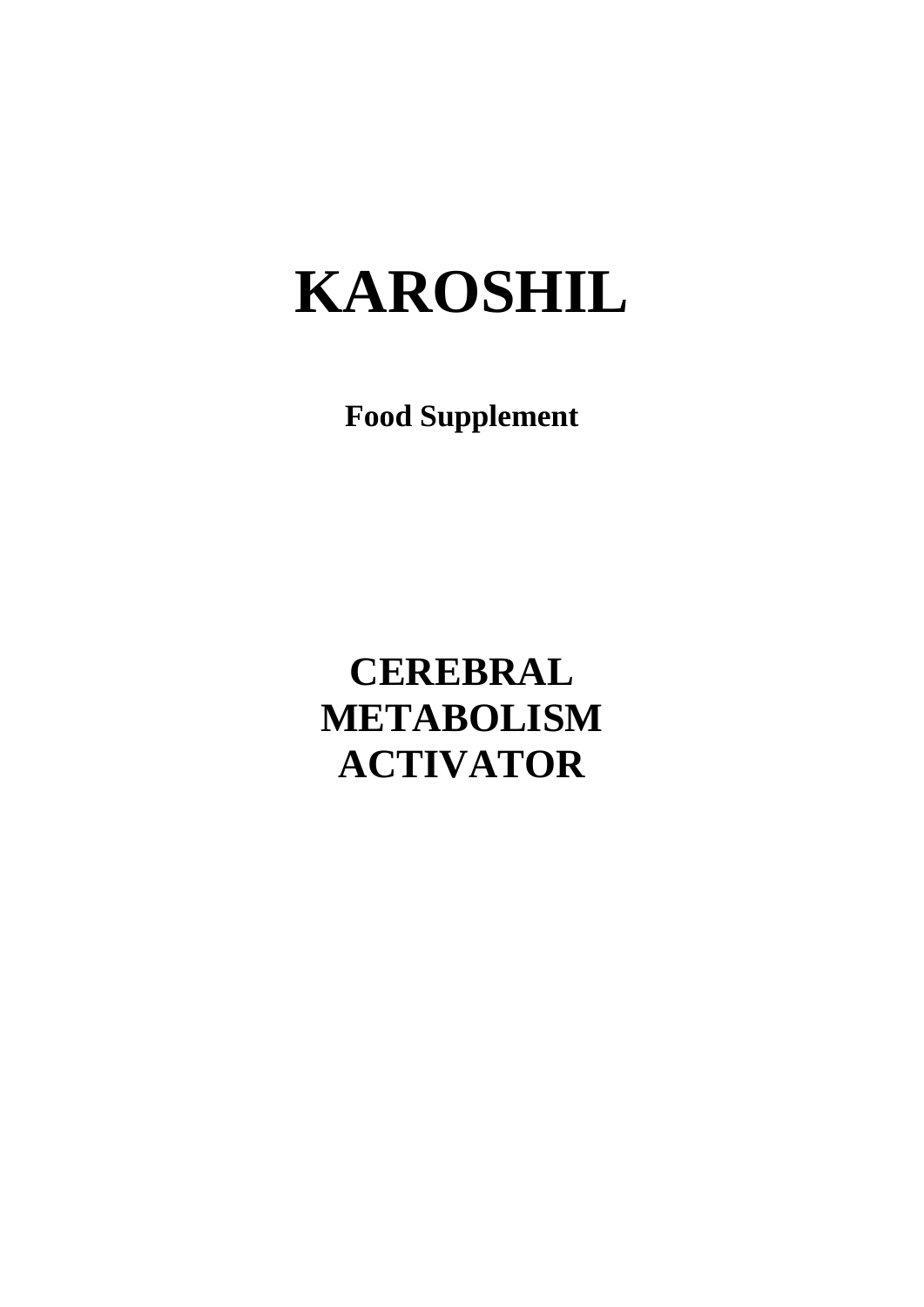# **KAROSHIL**

**A tablet**

**To help you know what you would do if you were free.**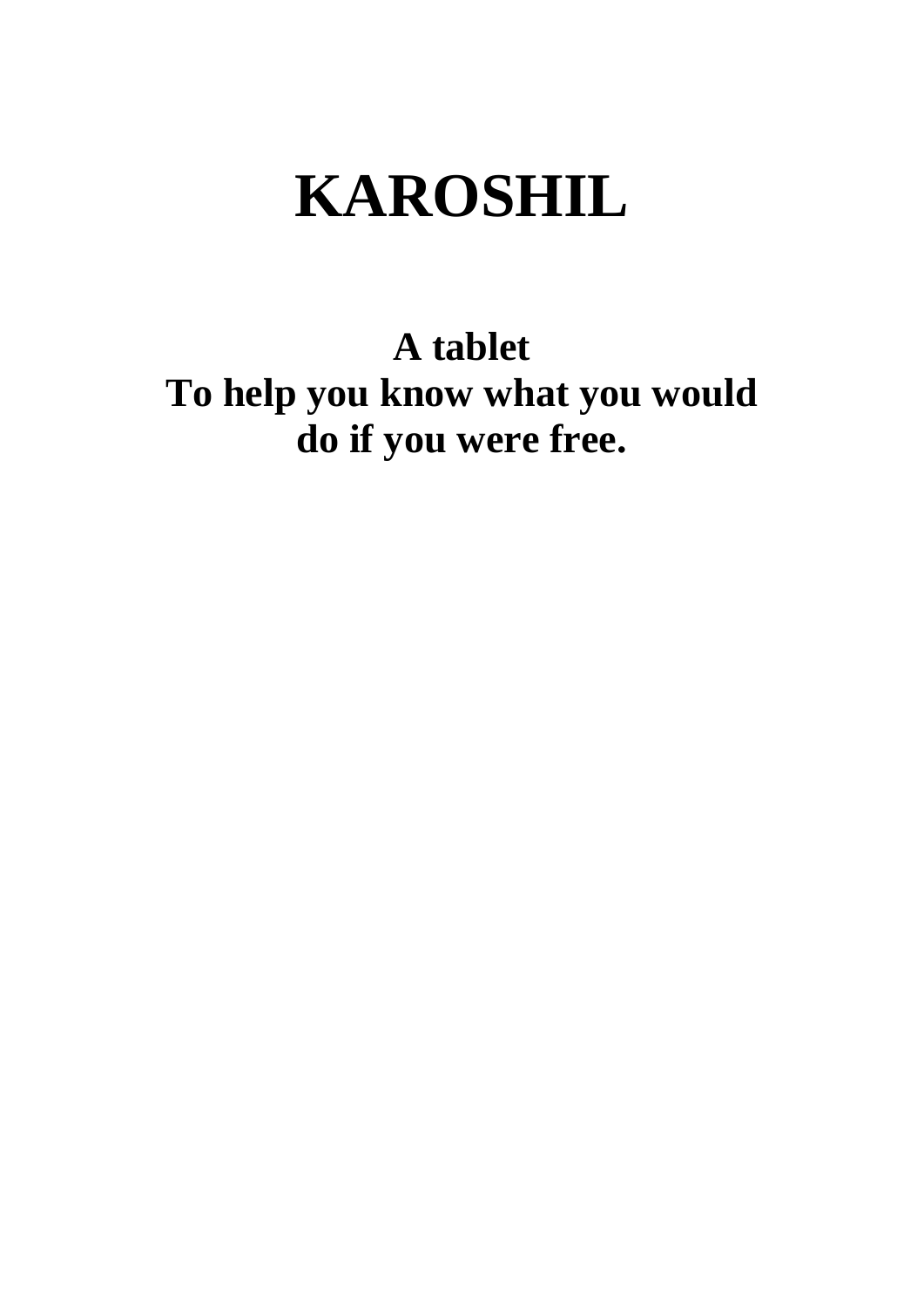# **KAROSHIL**

## **Dossier Contents**

#### **1**. **Introduction** Why was Karoshil created?

### **2. Phosphorylated glucose**

- a. Definition of Phosphorylation
- b. Phosphorylated Glucose

### **3. How Karoshil works**

### **4. Description of the other ingredients in Karoshil**

- Natural vitamins and minerals (complete binding system)
- Ginkgo biloba
- Eleutherococcus
- 5. **Results obtained with Karoshil in 27 people treated at an Alternative Medicine Practice**.
- 6. **Product Information**
- **7. References**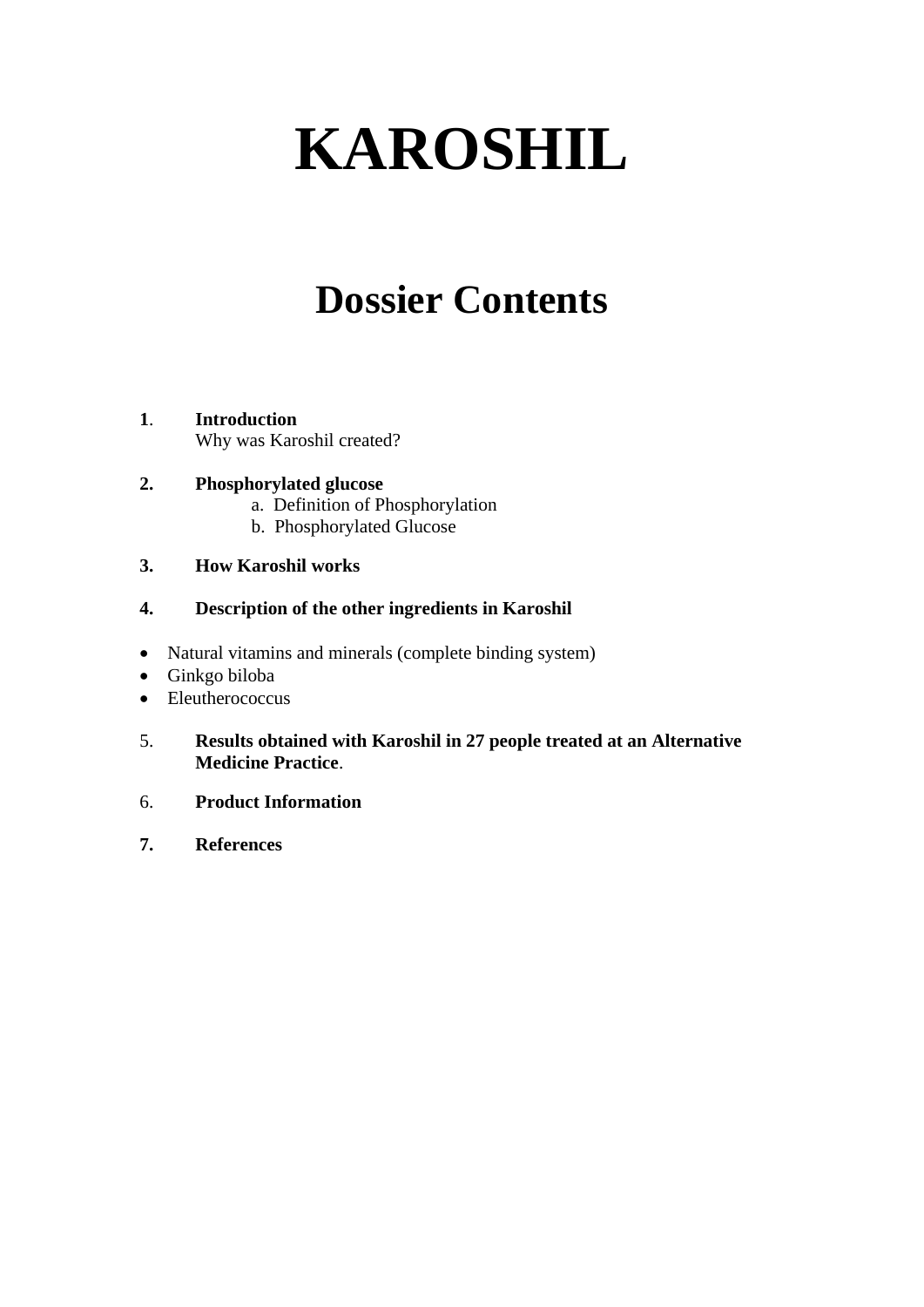## 1. Introduction

### **Karoshil: A Window of Opportunity**

Karoshil represents a new 'window of opportunity', a 'reflection of the mind', an opening up of consciousness.

It has a valuable role to play for those who have problems managing their lives, who feel stressed and pressurised by events in their day-to-day lives and who can no longer cope with them.

In particular, Karoshil helps them to realise 'what they no longer want in their lives' and to recognise 'what they do want' so that they, themselves, can make the positive changes necessary.

### **Why a New Product?**

Karoshil is not just another product on the market. It is a real innovation which meets very specific requirements. The value of Karoshil is that it provides people with everything they need to properly relax, to have regular and reparative sleep once more and to cope with their anxieties.

By enabling them to feel calm, serene and relaxed, in particular it helps them to take the necessary steps to reach their full potential.

It is rapidly effective as it gives results in a very short time, from just a few hours to a few days.

## 2. Phosphorylated Glucose Principle:

### **a. Definition of Phosphorylation**

In order to understand how Karoshil works, the capital importance of the process of glucose phosphorylation must be stressed.

Phosphorylation consists of adding the element phosphorus to another chemical element.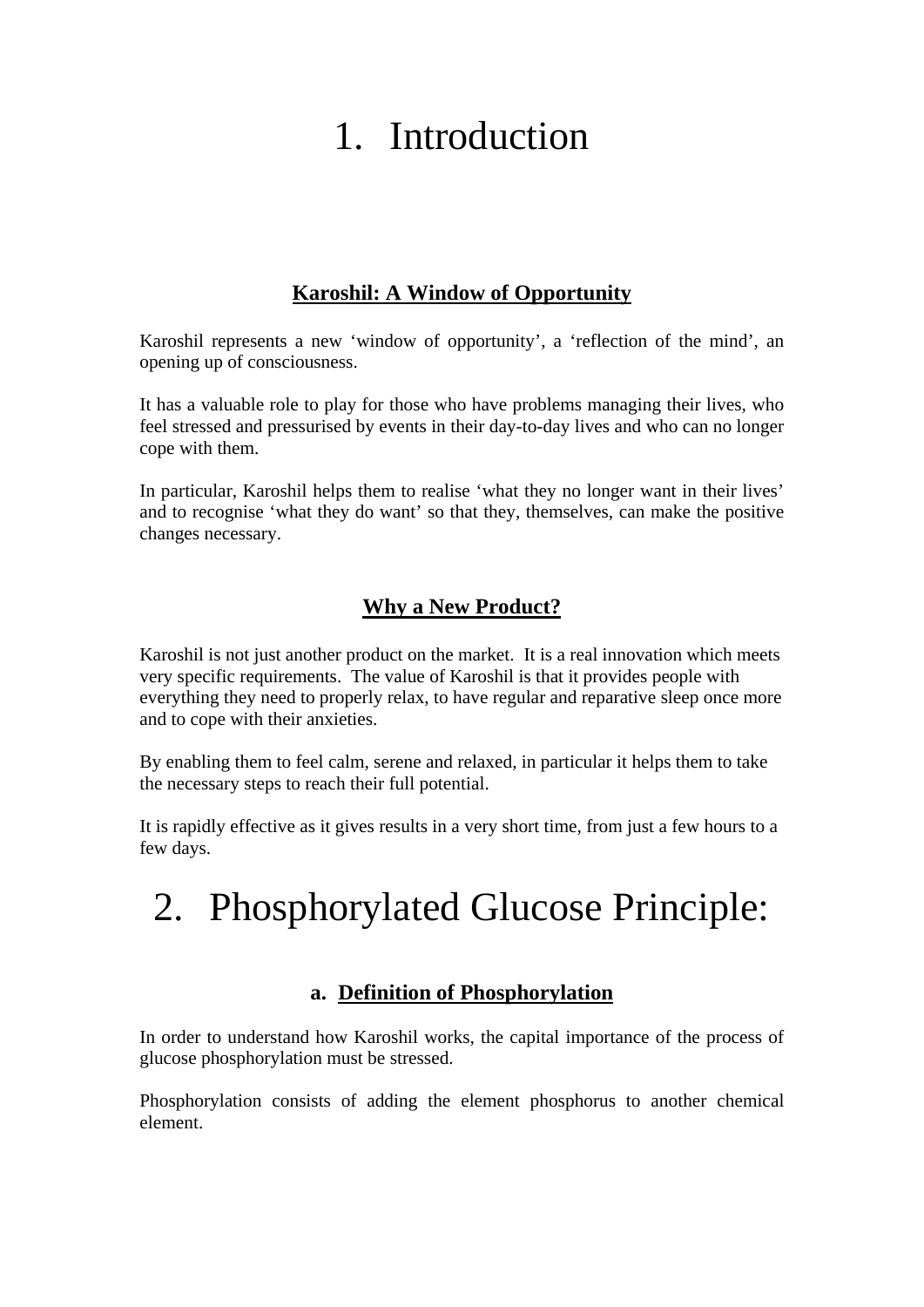This process generates numerous chemical actions in the body. It was discovered in the 1950s and, until recently was thought to mainly concern function of muscle cells. "When adrenaline is released into the body, usually in response to an attack or threat, it passes through the blood stream before reaching the muscle cells", explains Prof. Philipp Cohen, Dean of Dundee University. "The adrenaline then closes the receptors on the cell surfaces, an action which triggers the activation of specific enzymes towards the cells". One of these enzymes then continues phosphorylation by binding chemical substances, known as phosphates, to another enzyme. Thus armed with phosphates, this second enzyme then separates glycogen, the energy storage material of muscle cells. This process then releases the energy to enable muscle cells to contract and allows the person to react, either by fighting or by fleeing, for example.

Phosphorylation is like loading a gun: it primes the cell so that it can act or change function.

### b. **Phosphorylated glucose**

Human beings require a basic fuel: glucose, a monosaccharide. Everything else that we use to produce energy must first of all be converted into glucose by means of biochemical processes.

The first essential stage in the production of energy from glucose consists of phosphorylation itself. This stage requires energy to be completed. This happens thanks to a specific control enzyme and the reaction is reversible. This means that the body can just as easily dephosphorylate monosaccharides. These are ready for direct use by the body.

The presence in the cell of glucose which has already been phosphorylated stimulates a series of energy-production cascades, along with the chemical processes resulting from total decomposition of glucose, with the resulting energy production. In other words, this one process enables release of all the body's energy.

There are also other nutrient ingredients in our phosphorylated glucose, which help to promote the release of additional stored energy, in the form of fatty acids taken from the body's fat reserves. The glucose circulating in the blood and from the cells is used. Another advantage of our phosphorylated glucose in the production and release of energy is that as it contains a relatively low level of monosaccharides, it stimulates the use of the body's reserves and, as a result, does not induce any rebound effect with respect to hypoglycaemia.

Our phosphorylated glucose is directly obtained from vegetables and fruit grown on live yeast: it contains complex polysaccharides, glycosides and phosphorus, which are incorporated into the sugar's native molecules.

It is thought that the binding of insulin activates a kinase associated with the receptor and that this primes phosphorylation reactions, activating intra-cellular enzymes. After the glucose enters the target cells, binding of insulin provokes enzymatic reactions which: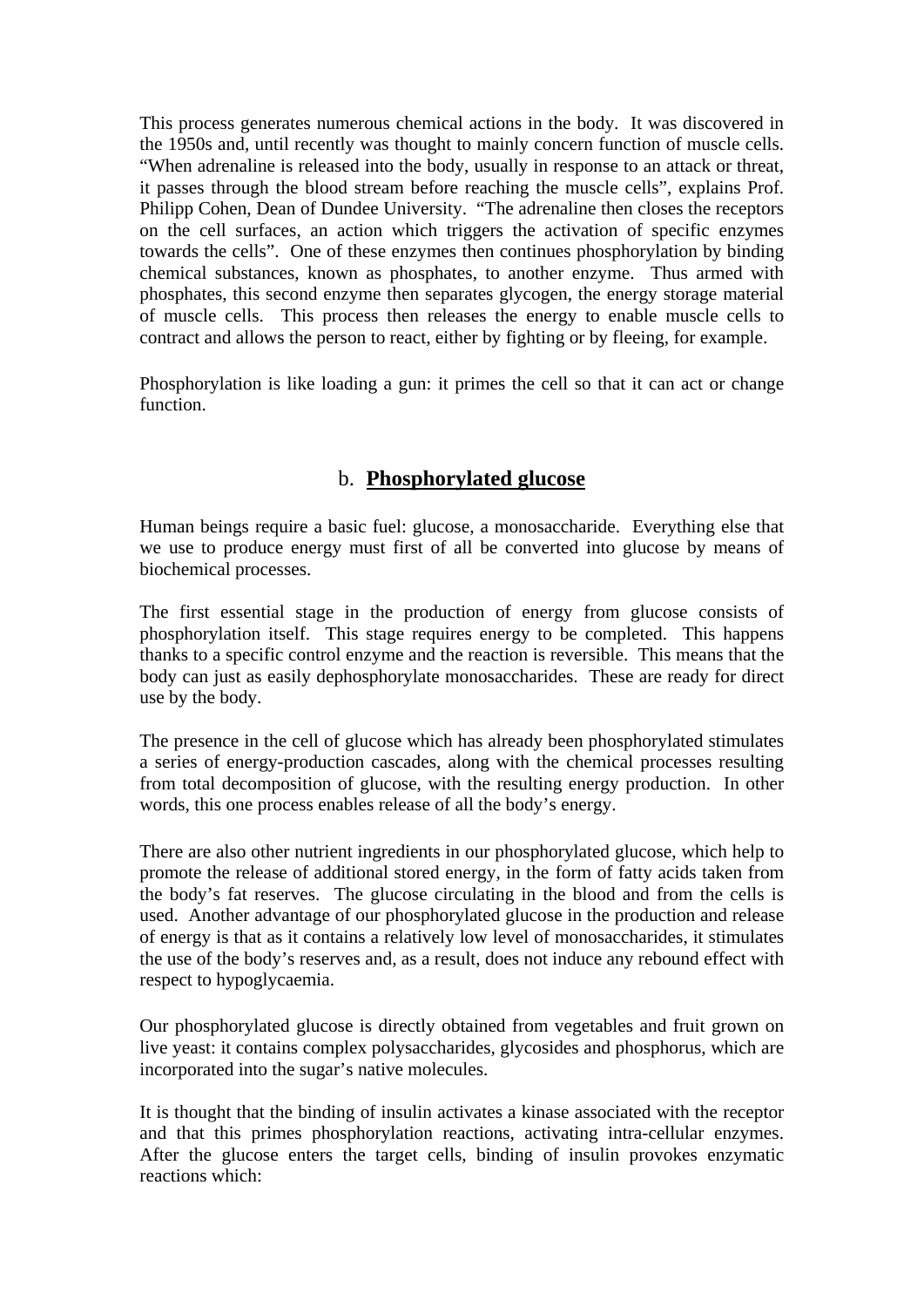- 1. Catalyse oxidation of glucose for ATP production.
- 2. Unite glucose molecules to form glycogen.
- 3. Transform glucose into fatty acids and glycerol, the molecules needed for the synthesis of triglycerides (particularly in the adipose tissue).

As a general rule, energy requirements are met first, after which there is glycogen synthesis. Insulin thus draws glucose from the blood, so that it can be used to produce energy or be converted into glycogen or fats (for storage), and it promotes the synthesis of proteins.

### **NOTE**:

Blood glucose is generally reserved for the neurons of the nervous system, which can only use this fuel to produce their ATP.

Injury, anxiety, anger or any other stress factors which induce the fight or flight reaction, including a reduction in serum glucose levels which affects the central receptors for glucose in the hypothalamus, all trigger the following regulation process: these stimuli are responsible for mobilising lipids and glycogenolysis, i.e. essentially the same effects as glucagon (= compensation of insulin secretions).

### 3. How Karoshil works

Karoshil is a functional food supplement which stimulates the efficient use of nutrients absorbed by the body.

In the previous section, we saw how important the phosphorylation of glucose is.

The other ingredient in Karoshil – the plant extract Eleutherococcus as well as the vitamins and minerals – also benefit from the process described above in terms of assimilation and efficacy. The brain is thus provided with valuable nutrients, enabling it to function at optimum level.

In contrast with other simple sugars, the sugar in Karoshil is absorbed slowly so that blood sugar levels reach a peak after two hours and slowly return to normal levels after four hours. At no time does the blood sugar concentration fall below normal levels.

Karoshil thus enters the blood stream without causing any insulin stimulation.

Moreover it appears that the organic phosphorus contained in Karoshil, combined with the plant structure from which it derives, is capable of activating glucose mobilisation from the muscles' glycogen stores. It is thus a functional food supplement which stimulates the efficient use of nutrients absorbed by the body.

### **Conclusion**

The phosphorus present in Karoshil is nothing like the initial phosphorus (before incorporation in the plant extracts by the process), but falls into the same category as,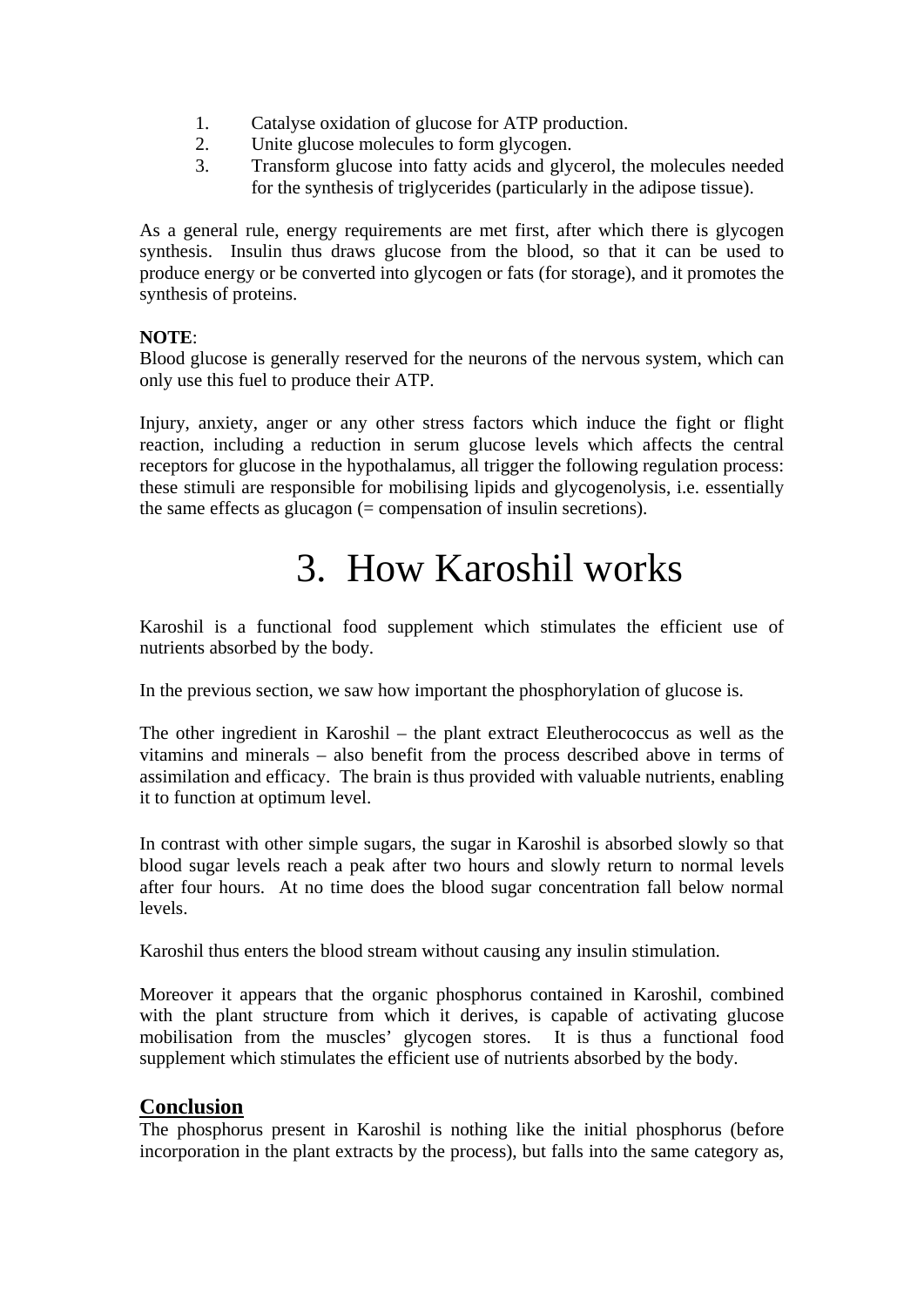or a similar category to, the group of sugars bound to phosphorus (i.e. glucose 6 phosphate), one of the body's energy sources.



This compound represents a unique alternative for the production of energy when the sources for ATP production are deficient or under anaerobic conditions. In addition, it avoids the production and accumulation of lactic acid in the muscles and the introduction of this acid into the Kreb's cycle; this therefore prevents cramp in prolonged exertion.

Karoshil contains few calories, is taken in small quantities and enables energy production.

It appears that the organic phosphorus contained in it, combined with the plant structure from which it derives, is capable of activating glucose production from the muscles' glycogen stores. This is only necessary if glycogen requires phosphorylation in the muscle cells to reduce ATP and ADP and thus to produce energy.

If glycogen is already provided in a form which can be used by the body (in phosphorylated form), as is the case in Karoshil, the lactic acid stage, as in the reaction above can be bypassed.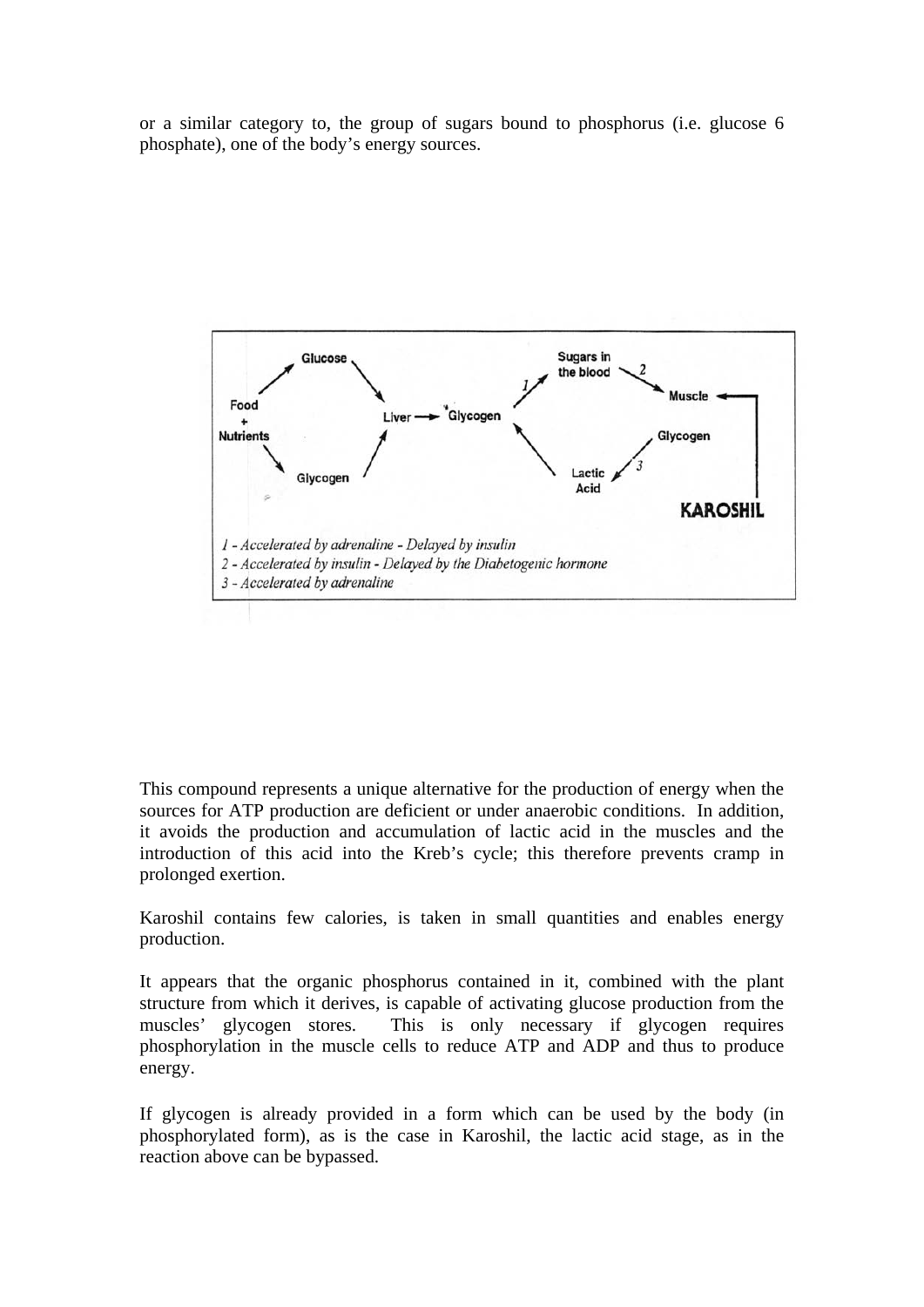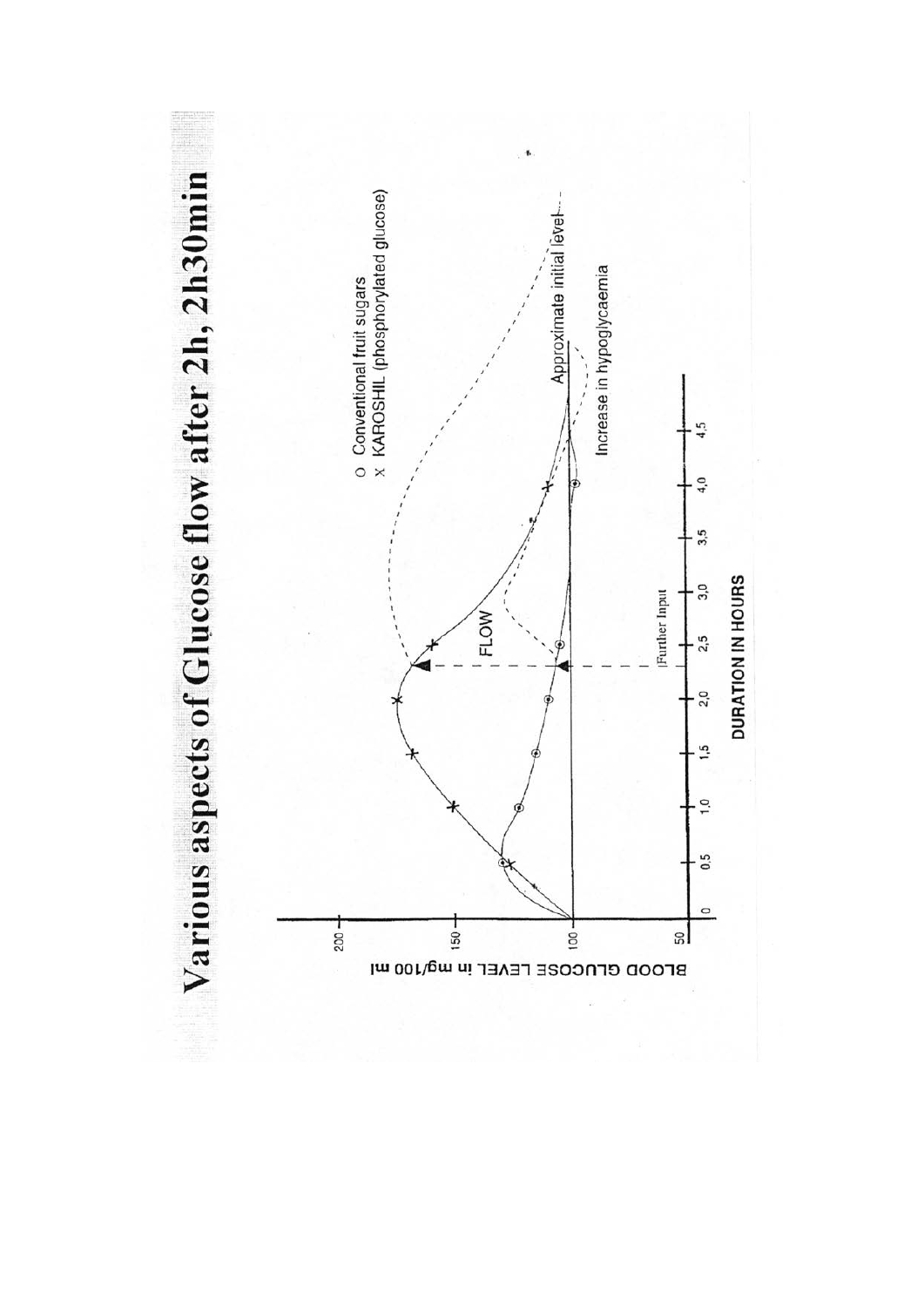## **ATP**



KAROSHIL provides energy and allows glycogen to be produced while bypassing the lactic acid stage.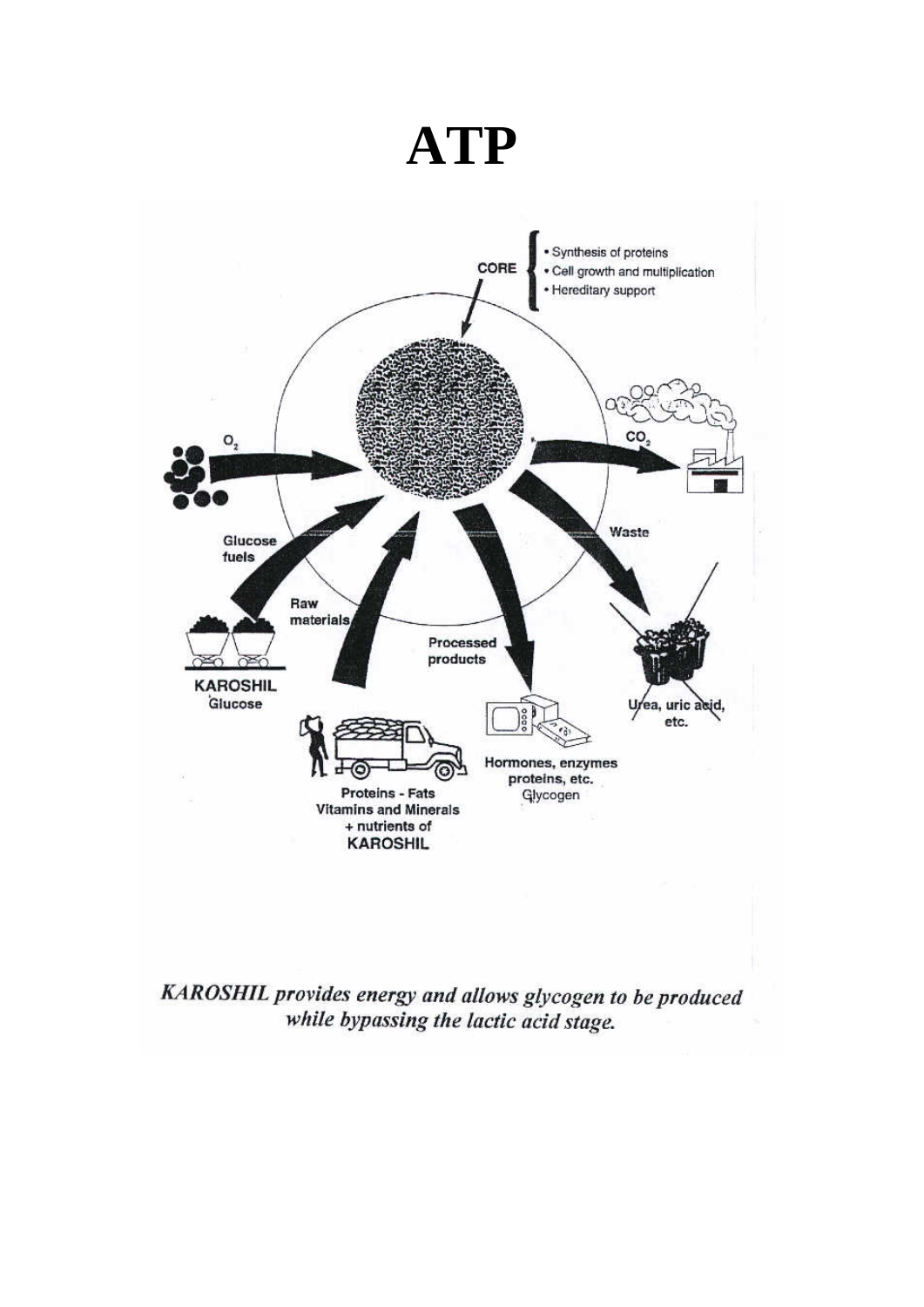## 4. The other ingredients in Karoshil

### **DESCRIPTION**

### **Eleutherococcus (Siberian Red Ginseng)**

Increases the body's resistance to attack = true anti-stress treatment.

Traditionally used in functional asthenia and transient fatigue.

Eleutherosides may exert activity on the capacity of skeletal muscles to work, to oxidise proportionally more free fatty acids at a level below maximum effort, thus saving the body's sugars = capacity to provide greater effort with the same fatigue level.

Adaptogenic effect of Eleutherosides, both physically and intellectually with, moreover, stimulation of the cerebral cortex, better circulation and improved clarity of thought.

It stimulates the Yang.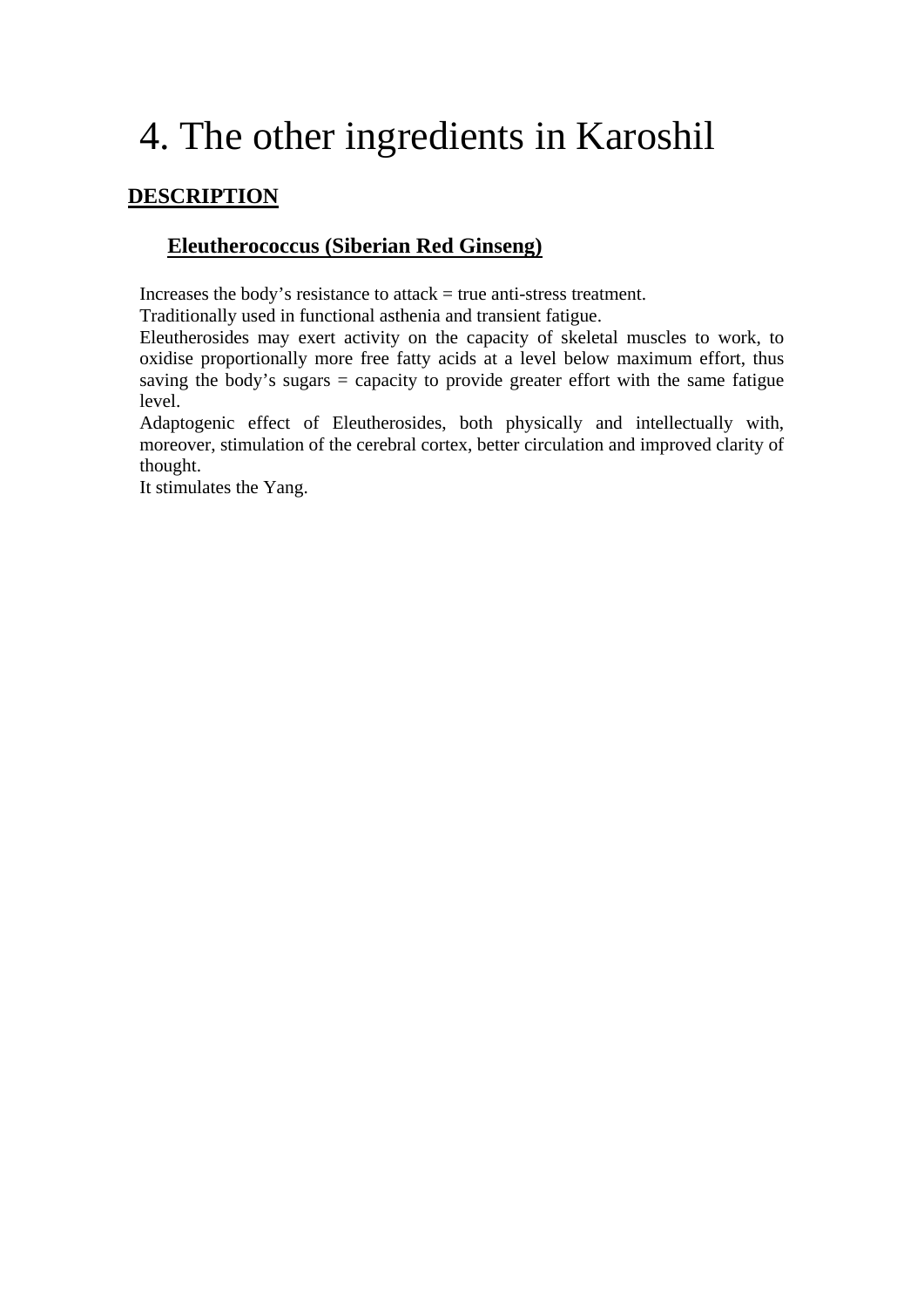### c. **The Vitamins and Minerals In Karoshil**

Advantages of the vitamins and minerals in a complete binding system, contained in Karoshil:

Bound together as closely as possible and as integrated in the food chain.

Suitable for vegetarian and vegans.

Very high bioavailability.

Require only small dosages (physiological dosages).

Contain their own carbohydrates, proteins, amino acids, fibre, fats and nutritional vectors.

Carefully studied disintegration time.

Filtered water only used during production.

**GUARANTEED FREE FROM:** Wheat, Starch, Gluten, Dairy products.

### **Laboratory tested to ensure that:**

Candida albicans and live yeasts are absent.

The amino acids improve absorption and are not present in the other non-dietary forms.

Part of the success of the vitamins and minerals in a complete binding system lies in the presence of the following amino acids:

Alanine, arginine, aspartic acid, glutamic acid, glycine, histidine, isoleucine, lysine, methionine, phenylalanine, serine, tyrosine, valine.

## 4. Results obtained with Karoshil in 27 people treated at an Alternative Medicine Practice.

A study of 27 people (18 women and 9 men) lasting two months yielded very convincing and highly significant results.

These people came from very different socio-cultural environments: Managers, teachers, housewives, manual workers, retired people.

All these people were suffering either from nervous disorders, anxiety, stress, various worries or problems to cope with, disturbed sleep, loss of concentration.

### **Statistics by Sex and Age group**

| <b>Ages</b><br>$\tau$ $\alpha$ $\alpha$<br>сатэ. | Men | ---<br>'omen<br>w. | $\mathbf{m}$ $\alpha$<br>$^{\prime}$ |
|--------------------------------------------------|-----|--------------------|--------------------------------------|
| .<br>◡                                           |     |                    |                                      |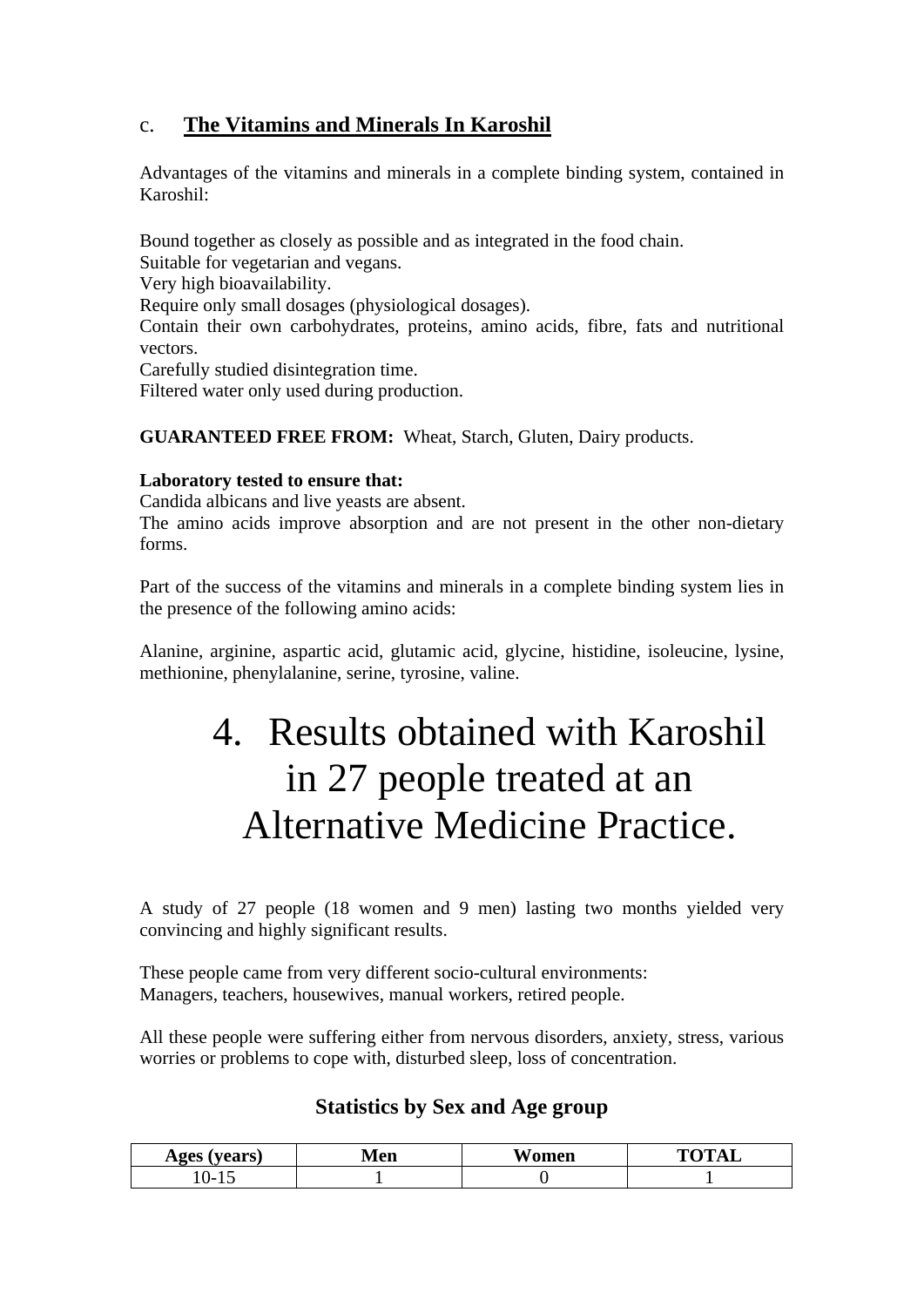| $16-20$      |  |  |
|--------------|--|--|
| $21-30$      |  |  |
| $31 - 40$    |  |  |
| $41 - 50$    |  |  |
| 51-60        |  |  |
| 61-70        |  |  |
| 71-80        |  |  |
| <b>TOTAL</b> |  |  |

The results obtained speak for themselves:

-60% of people recorded a total result -22% of people recorded a partial result -11% of people recorded mixed results -7% did not have any success.

N.B. Approximately another hundred people, both in France and England recorded the same results as these although they are not documented.

Karoshil gives rapid results on psychological condition, sometimes even within a few hours. At this time, the following are observed:

Relaxation of nervous tension in its widest sense. Worry disappears, leaving in its place a sense of calm. Subjects deal with events in a more positive manner.

The results are also reinforced in other areas: Improved, more peaceful, more reparative sleep. Appetite regained, binge eating curbed. 'Lump in the throat' disappears. Nervous pains are soothed.

In children Karoshil has been shown to be a valuable adjuvant treatment in nervousness, lack of attention at school and aggressive behaviour.

With respect to sleep and, in particular, difficulties falling asleep or waking up through the night, Karoshil has a soothing effect.

Interesting results have also been obtained with hot flushes in post-menopausal women.

Similarly, the results obtained are convincing and immediate: Following accidents Following trauma, with psychological or physical

Following an emotional shock

For preparation for surgery (relaxation)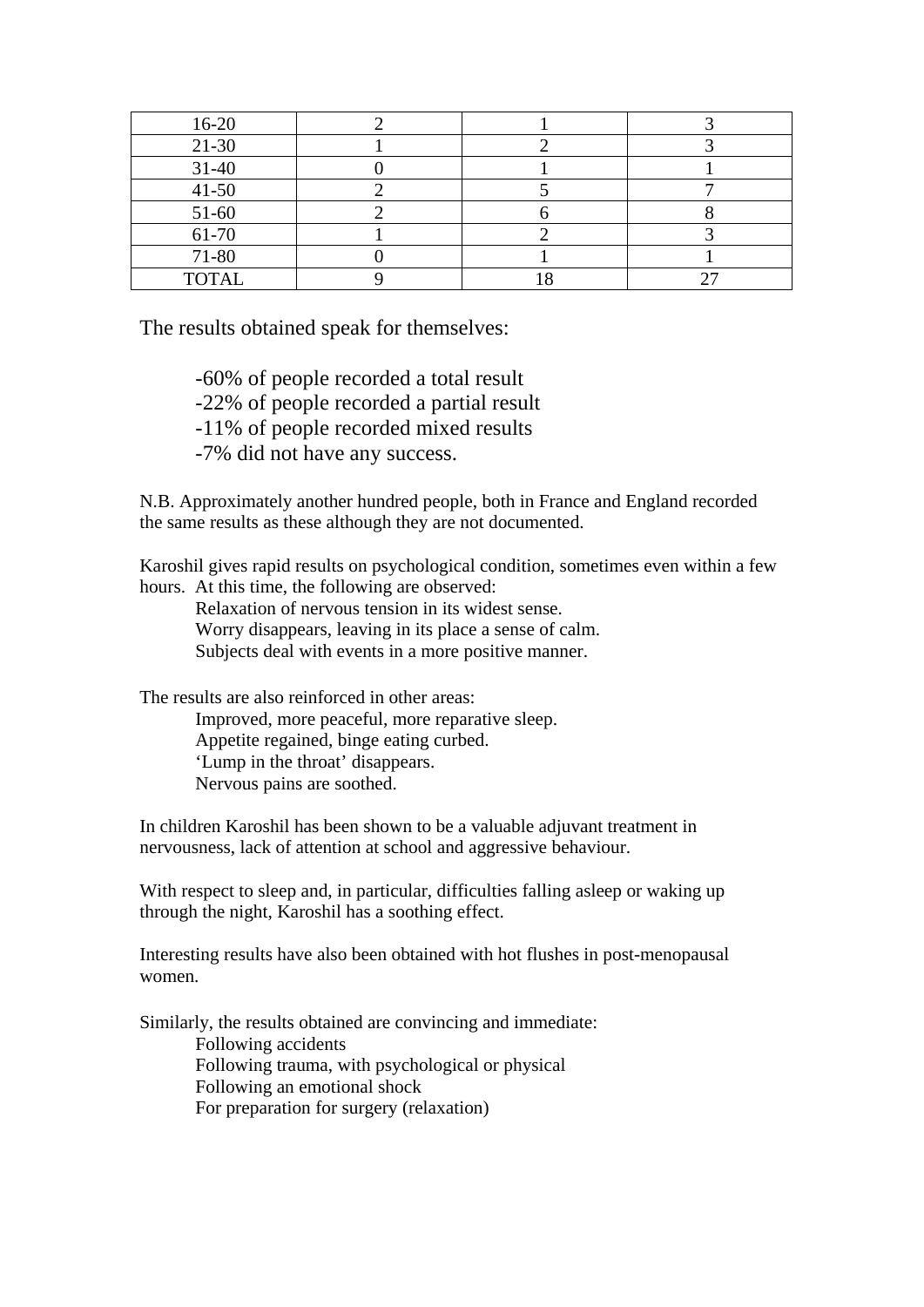### References

### **Eleutherococcus:**

Mendon PJ et al: Effects of Eleutherococcus senticosus extracts on hexobarbital metabolism in vivo and in vitro. **J. Ethnopharmacol**. 1984.

Assano K et al: Effects of Eleutherococcus senticosus extract on human physical working capacity. **Planta med.** 1986.

Bohn B et al: Flow cytometric studies with Eleutherococcus senticosus extract as an immunomodulatory agent. **Arzneimittelforschung**. 1987.

### **Ginkgo biloba:**

Victoire C et al: Isolation of flavonoid glycosides from Ginkgo biloba leaves. **Planta med.** 1988.

Braquet P: The Ginkolides potent platelet activating factor antagonists isolated from Ginkgo biloba leaves: chemistry, pharmacology and clinical applications. **Drugs of the future.** 1987.

Chung KF: Effect of a ginkgolide mixture in antagonising skin, and platelet responses to platelet activating factor in man. **Lancet.** 1987.

### **Vitamins and Minerals in Dietary Form**

Vinson J (Scranton University): Vitamins: a skin absorption study. Baker H, and Frank: Effects of renatured vitamins on humans.

### **Phosphorylation**

Dr. Philipp Cohen, Univerity of Dundee.

Our multidisciplinary team of research scientists and therapists (French, British, Swiss and American) has greatly helped in designing this concept.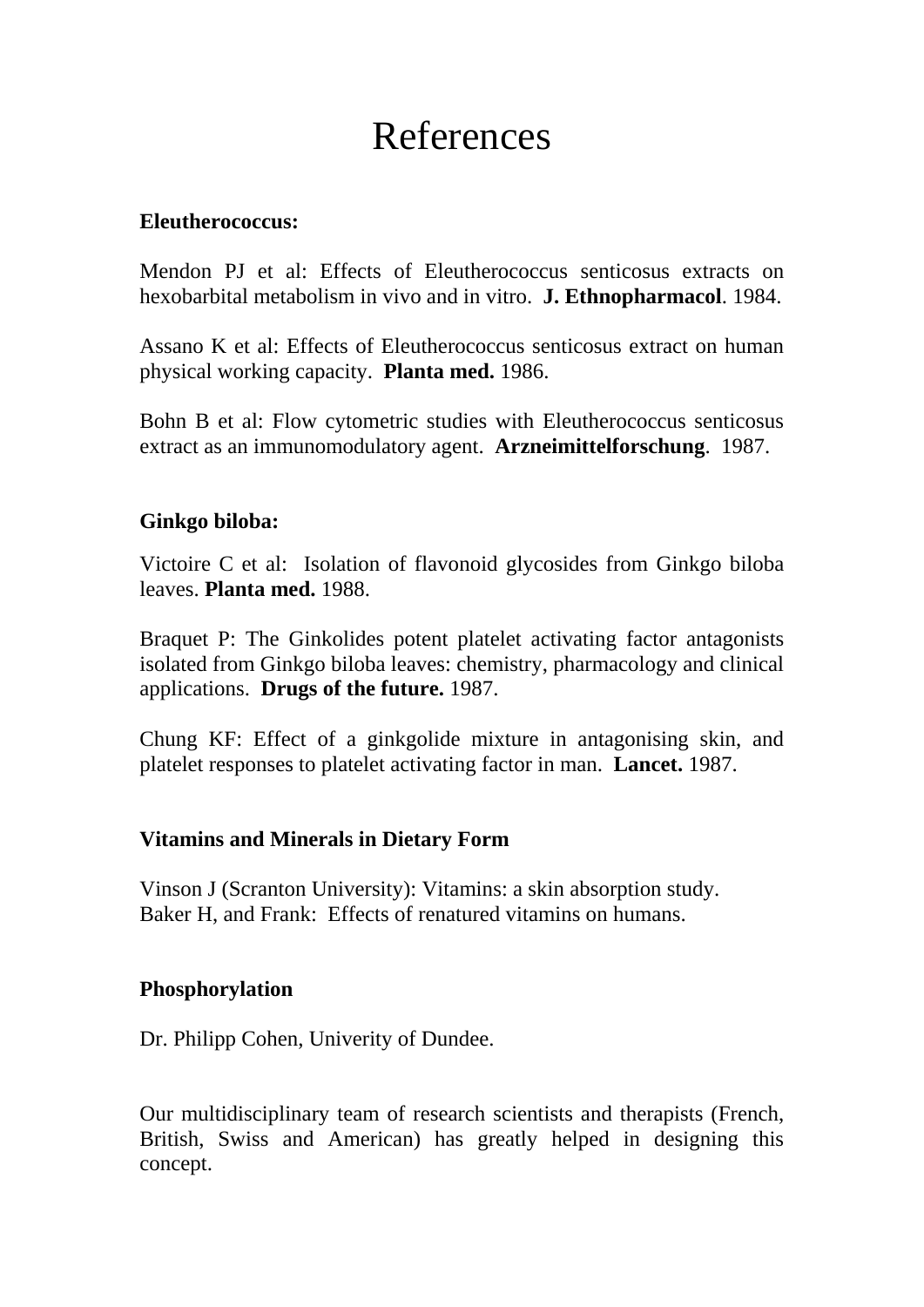Our objective, and our way of rewarding this effort, is improved resistance in the face of stress and its multitude effects on the lives of our fellow man.

You too have the chance to share in our enthusiasm and passion.

### **CONSUMER INFORMATION**

KAROSHIL is a food supplement to support physical, psychological and intellectual well-being.

It provides the body with the extra nutrients that it needs to work at its best.

KAROSHIL enables the body to activate and mobilize its own energy reserves.

It aimed at all those wishing to equip themselves to cope with the various stresses and strains involved in modern living.

PACKAGING Each box contains 4 blister packs of 15 x 515mg tablets

**USE** 2 to 4 tablets per day 1 to 2 in the morning and 1 to 2 in the afternoon.

Total net weight 30.9g

Manufactured by: SPN Z.A. de Kerhoas, 56260 Lamor-Plage, France.